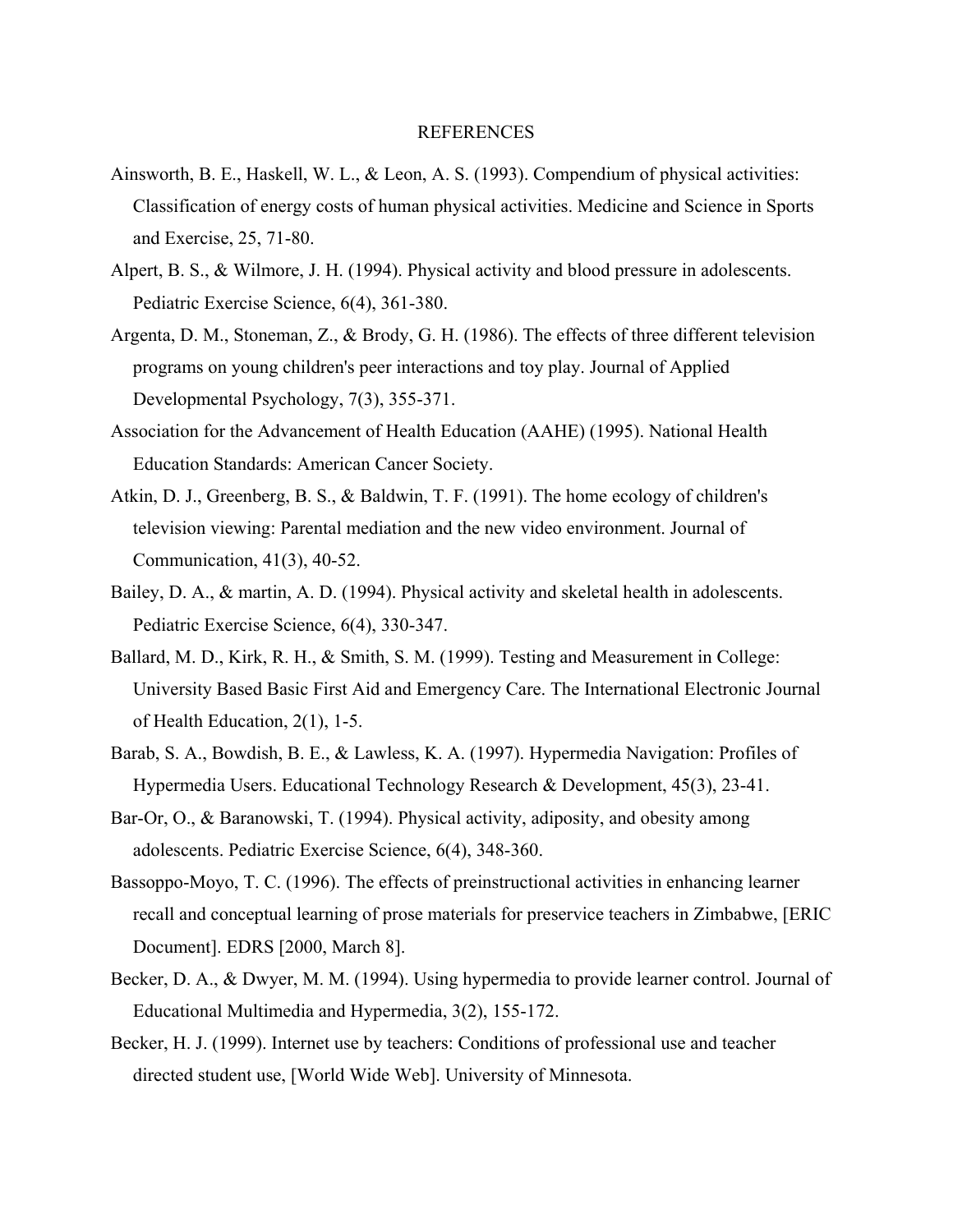- Bell, K. W. (1997). The Relationship Between Perceived Physical Competence and the Physical Activity Patterns of Fifth and Seventh Grade Children. Unpublished Dissertation, Virginia Polytechnic Institute and State University, Blacksburg.
- Bennett, G., & Green, F. P. (2001). Student learning in the Online environment: No significant difference? Quest, 53(1), 1-13.
- Biddle, S., & Goudas, M. (1996). Analysis of Children's Physical Activity and Its Association with Adult Encouragement and Social Cognitive Values. Journal of School Health, 66(2), 75-78.
- Blair, S. N. (1993). 1993 C. H. McCloy Research Lecture: Physical activity, physical fitness, and health. Research Quarterly for Exercise and Sport, 64(4), 365-376.
- Blair, S. N., & Connelly, J. C. (1996). How much physical activity should we do? The case for moderate amounts and intensities of physical activity. Research Quarterly for Exercise and Sport, 67(2), 193-205.
- Brustad, R. J. (1996). Attraction to physical activity in urban schoolchildren: Parental socialization and gender influences. Research Quarterly for Exercise and Sport, 67(3), 316- 323.
- Butler, B. (2000). Continuous education: A model for WWW based education, [World Wide Web]. Available: http://www.umuc.edu/iuc/cmc96/papers/butler-p.html [2000, February 6].
- Calfas, K. J., & Taylor, W. C. (1994). Effects of physical activity on psychological variables in adolescents. Pediatric Exercise Science, 6(4), 406-423.
- Centers for Disease Control and Health Prevention (CDC) (1997). CDC's Guidelines for School and Community Programs Promoting Lifelong Physical Activity. Washington, D.C.: U.S. Department of Health and Human Services.
- Centers for Disease Control and Health Prevention (CDC) (1999). Healthy People 2000 Review, [World Wide Web]. National Institute of Health Statistics.
- Centers for Disease Control and Health Prevention (CDC) (2001). Healthy People 2000 Review, [World Wide Web]. National Institute of Health Statistics.
- Chidolue, M. E. (1996). The Relationship between Teacher Characteristics, Learning Environment and Student Achievement and Attitude. Studies in Educational Evaluation, 22(3), 263-74.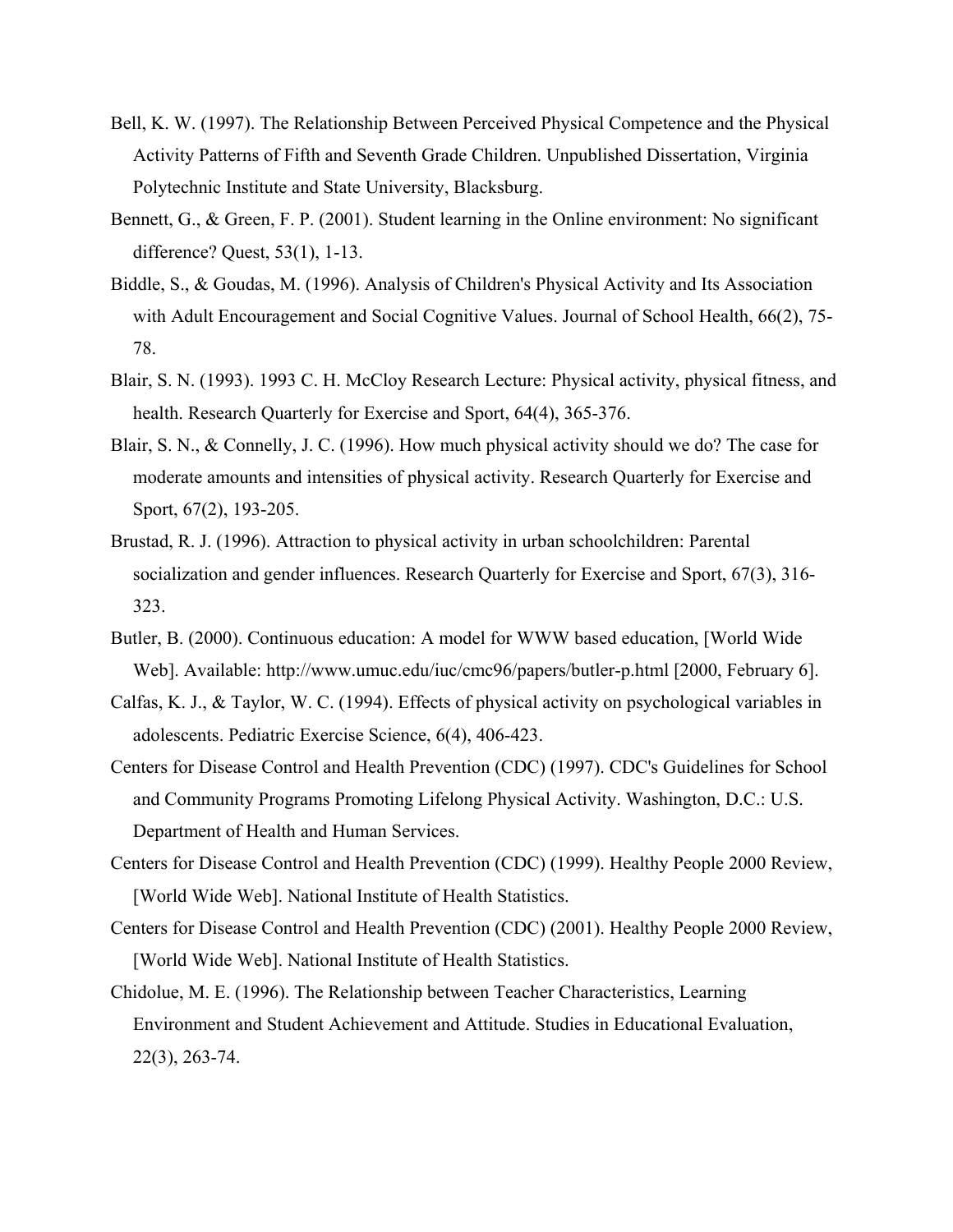- Clark, R. E. (1994). Media and method. Educational Technology Research & Development, 42(3), 7-10.
- Clark, R. E., & Salomon, G. (1986). Media in teaching. In M. C. Wittrock (Ed.), Handbook of Research on Teaching (Third ed., ). New York: Macmillan.
- Coleman, K. J., Raynor, H. R., Mueller, D. M., Cerny, F. J., Dorn, J. M., & Epstein, L. H. (1999). Providing sedentary adults with choices for meeting their walking goals. Preventive Medicine: an International Devoted to Practice & Theory, 28(5), 510-519.
- Coley, R., Cradler, J., & Engel, P. K. (1997a). Computers and Classrooms: The Status of Technology in U. S. Schools. Policy Information Report, [World Wide Web]. Educational Testing Service [1999, .
- Coley, R., Cradler, J., & Engel, P. K. (1997b). Computers and Classrooms: The Status of Technology in U.S. Schools. Policy Information Report. EDRS.
- Corbin, C. B., & Pangrazi, R. P. (1998). Physical Activity for Children: A statement of Guidelines. Reston, VA: NASPE.
- Crooks, S. M., Klein, J. D., Savenye, W., & Leader, L. (1998). Effects of Cooperative and Individual Learning during Learner-Controlled Computer-Based Instruction. Journal of Experimental Education, 66(3), 223-44.
- Cummings, L. E. (1995). Educational technology A faculty resistance view part I: Incentives and understanding. Educational Technology Review.3, 12-16.
- Cummings, L. E. (1996). Educational technology A faculty resistance view part II: Challenges of resources, technology, and tradition. Educational Technology Review.4, 13-18
- Dale, D., Corbin, C. B., & Dale, K. S. (2000). Restricting opportunities to be active during school time: Do children compensate by increasing physical activity levels after school? Research Quarterly for Exercise and Sport, 71(3), 240-248.
- Dallett, K., & Wilcox, S. G. (1968). Remembering pictures vs. remembering descriptions. Psychonomic Science, 11(1), 139-140.
- Dick, W., & Carey, L. (1996). The Systematic Design of Instruction (Fourth ed.). New York: Longman.
- Dillon, A. (1996). Myths, Misconceptions, and an alternative perspective on information usage and the electronic medium. In J.-F. Rouet & J. J. Levonen (Eds.), Hypertext and Cognition (pp. 25-42). Mahwah; New Jersey: Lawrence Erlbaum Associates.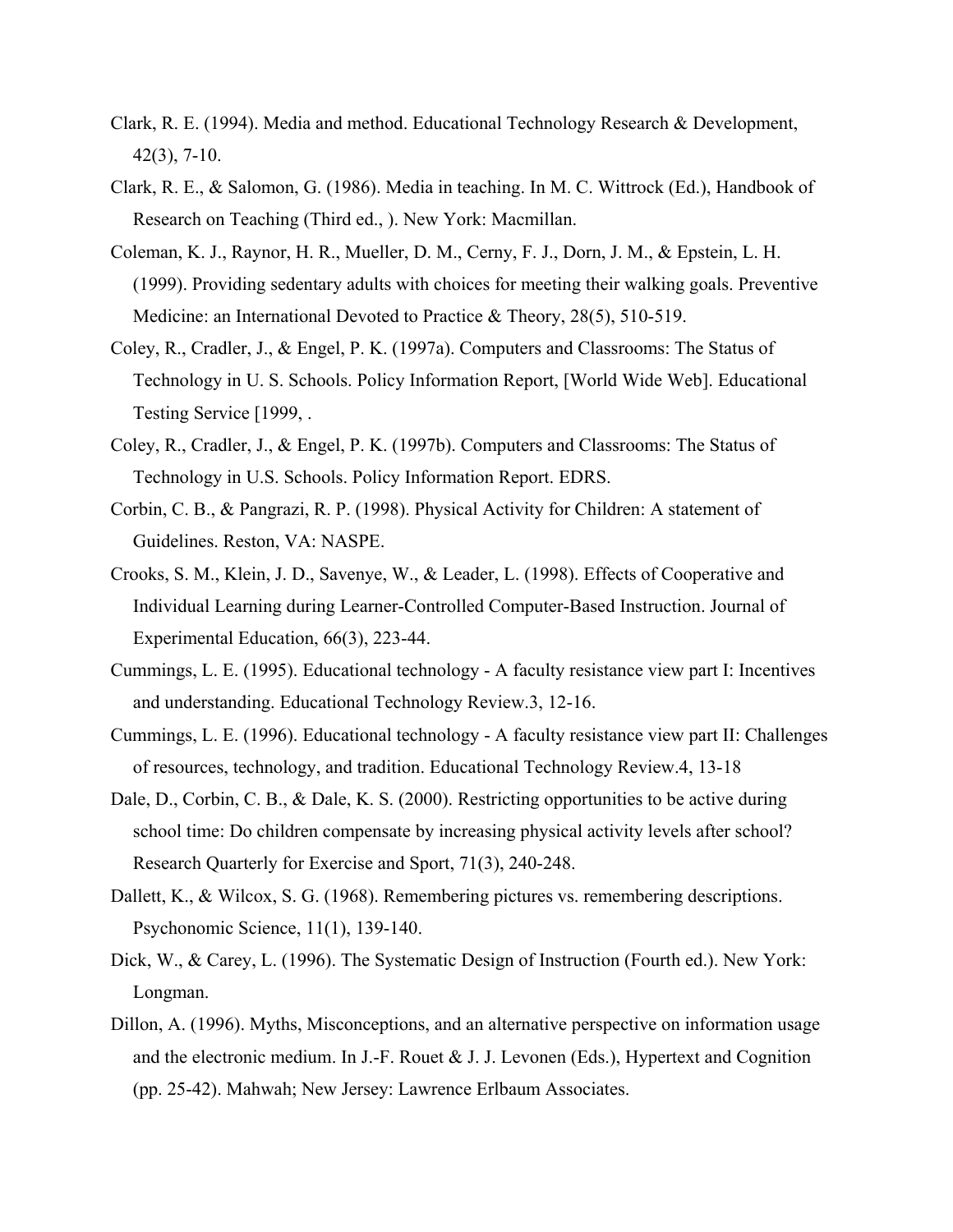- Dillon, A., & Gabbard, R. (1998). Hypermedia as an educational technology: A review of the quantitative research literature on learner comprehension, control, and style. Review of Educational Research, 68(3), 322-349.
- Dorman, S. M. (1997). Video and computer games: Effect on children and implications for health education. Journal of School Health, 67(4), 133-138.
- Dunn, A. L., Andersen, R. E., & Jakicic, J. M. (1998a). Lifestyle physical activity interventions: History, short- and long-term effects, and recommendations. American Journal of Preventive Medicine, 15(4), 398-412.
- Dunn, A. L., Garcia, M. E., Marcus, B. H., Kampert, J. B., Kohl, H. W. I., & Blair, S. N. (1998b). Six-month physical activity and fitness changes in Project Active, a randomized trial. Medicine & Science in Sports and Exercise, 30(7), 1076-1083.
- Dunn, A. L., Marcus, B. H., Kampert, J. B., Garcia, M. E., Kohl, H. W. I., & Blair, S. N. (1997). Reduction in cardiovascular disease risk factors: 6-month results from Project Active. Preventive Medicine, 26(6), 883-892.
- Dunn, A. L., Marcus, B. H., Kampert, J. B., Garcia, M. E., Kohl, H. W. I., & Blair, S. N. (1999). Comparison of lifestyle and structured interventions to increase physical activity and cardiorespiratory fitness. Journal of the American Medical Association, 281(4), 327-334.
- Edmundson, E., Parcel, G. S., Feldman, H. A., Elder, J., Perry, C. L., Johnson, C. C., Williston, B. J., Stone, E. J., Yang, M., Lytle, L., & Webber, L. (1996). The effects of the child and adolescent trial for cardiovascular health upon psychosocial determinants of diet and physical activity behavior. Preventive Medicine, 25(4), 442-454.
- Elliott, E. (1997). Designing, Piloting, and Evaluating the Interdisciplinary Internet Module Healthy Hearts for Intermediate Grade Children. Unpublished Doctoral Dissertation, Virginia Polytechic Institute and State University, Blacksburg.
- Elliott, E., & Manross, M. (1996). Physical educators and the Internet. Teaching Elementary Physical Education, 7(4), 6-9.
- Epstein, L. H. (1992). Exercise and obesity in children. Journal of Applied Sport Psychology, 4(2), 120-133.
- Epstein, L. H. , Kilanowski C. K., Consalvi A. R., Paluch R. A.(1999). Reinforcing value of physical activity as a determinant of child activity level. Health Psychology, 18(6), 599-603.
- Erbe, B. M. (2000). Correlates of School Achievement in Chicago Elementary Schools.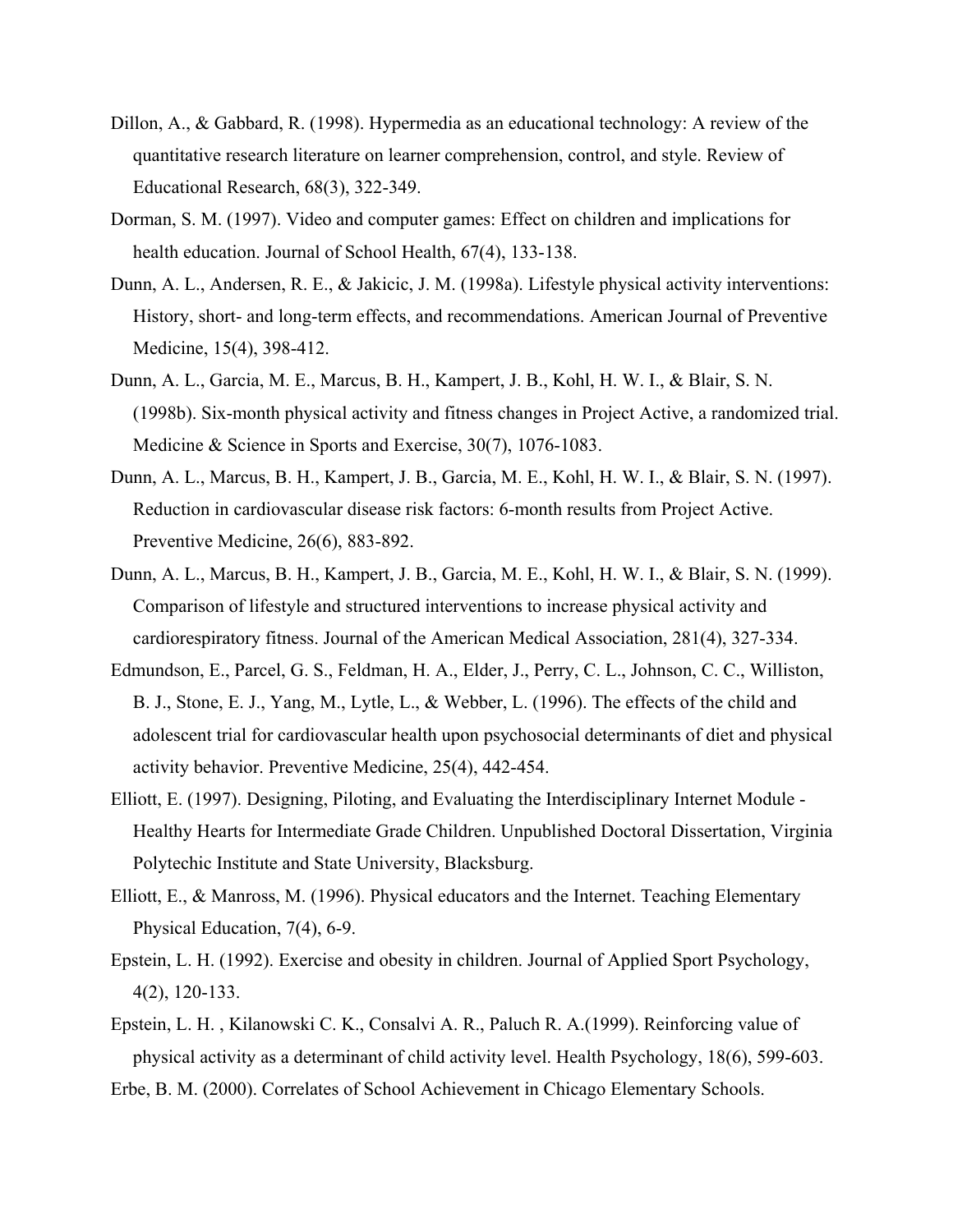- Ertmer, P. A. (1999). Addressing first- and second-order barriers to change: Strategies for technology integration. Educational Technology Research and Development, 47(4), 1042- 1629.
- Faucette, N., Sallis, J. F., McKenzie, T., Alcaraz, J., Kolody, B., & Nugent, P. (1995). Comparison of fourth grade students' out-of-school physical activity levels and choices by gender: Project SPARK. Journal of Health Education, 26(2), S82-S90.
- Fitz-Gibbon, C. T., & Morris, L. L. (1987). How to Design a Program Evaluation. Newbury Park, CA: Sage.
- Freitas, C. V., & Ramos, A. (1998, February 18-22). Using technologies and cooperative work to improve oral, writing, and thinking skills: Voices from experience. Paper presented at the National Convention of the Association for Educational Communications and Technology, St. Louis, MO.
- Gagne, R. M., Briggs, L. J., & Wager, W. W. (1992). Principles of Instructional Design (Fourth ed.). Fort Worth: Harcourt Brace College.
- Garcia, A. W., Norton-Broda, M. A., Frenn, M., Coviak, C., Pender, N. J., & Ronis, D. L. (1995). Gender and developmental differences in exercise beliefs among youth and prediction of their exercise behavior. Journal of School Health, 65(6), 213-219.
- Gilmer, M. J., & et al. (1996). The Youth Health Survey: Reliability and Validity of an Instrument for Assessing Cardiovascular Health Habits in Adolescents. Journal of School Health, 66(3), 106-11.
- Gokhale, A. A. (1996). Effectiveness of computer simulation for enhancing higher order thinking. Journal of Industrial Teacher Education, 33(4), 36-46.
- Gordon-Larsen, P., McMurray, R. G., & Popkin, B. M. (2000). Determinants of adolescent physical activity and inactivity patterns. Pediatrics, 105(6), 1-8.
- Gortmaker, S. L., Cheung, L. W., Peterson, K. E., Chomitz, G., Cradle, J. H., Dart, H., Fox, M. K., Bullock, R. B., Sobol, A. M., Colditz, G., Field, A. E., & Laird, N. (1999a). Impact of a school-based interdisciplinary intervention on diet and physical activity among urban primary school children: eat well and keep moving. Archives of pediatrics & adolescent medicine, 153.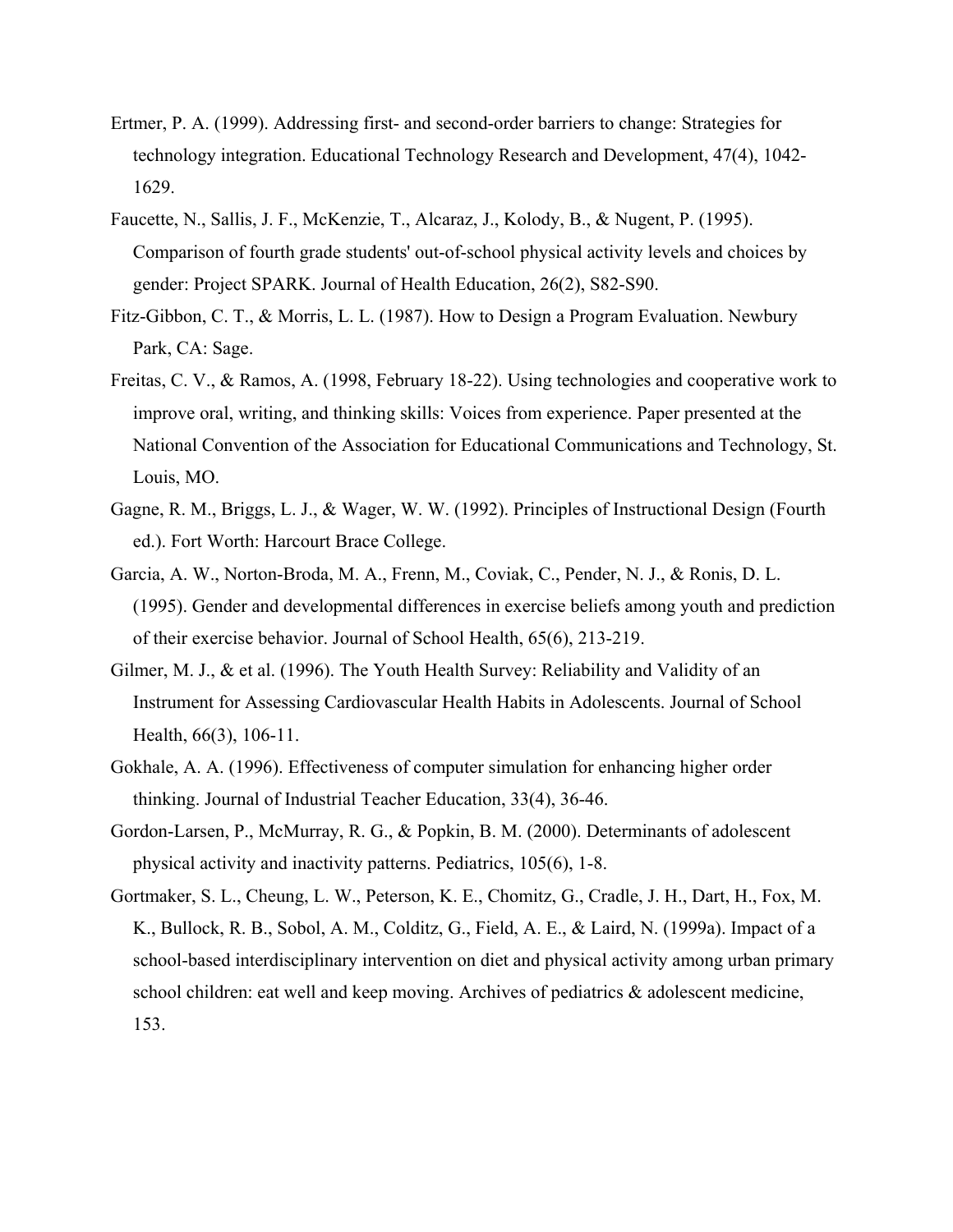- Gortmaker, S. L., Peterson, K., Wiecha, J., Sobol, A. M., Dixit, S., Fox, M. K., & Laird, N. (1999b). Reducing obesity via a school-based interdisciplinary intervention among youth: Planet Health. Archives of pediatrics & adolescent medicine, 153.
- Graham, G. (1992). Teaching Children Physical Education: Becoming a Master Teacher. Champaign, IL: Human Kinetics.
- Grunbaum, J. A., & et al. (1995). A Comprehensive Approach to School Health Program Needs Assessment. Journal of School Health, 65(2), 54-59.
- Harro, M. (1997). Validation of a questionnaire to assess physical activity of children ages 4-8 years. Research Quarterly for Exercise and Sport, 68(4), 259-268.
- Haskell, W. L. (1994). Health consequences of physical activity: Understanding and challenges regarding dose-response. Medicine and Science in Sports and Exercise, 26(6), 649-660.
- Honey, M., McMillan-Culp, K., & Carrigg, F. (1999). Perspectives on technology and education research: Lessons from the past and present, [World Wide Web]. The Secretary's Conference on Educational Technology. Available:

http://www.ed.gov/Technology/TechConf/1999/whitepapers/paper1.html [2000, January 10].

- Hooper, S., Temiyakarn, C., & Williams, M. D. (1993). The effects of cooperative learning and learner control on high- and average-ability students. Educational Technology Research & Development, 41(2), 5-18.
- Howell, D. C. (1997). Statistical Methods for Psychology (Fourth ed.). Belmont, CA: Wadsworth.
- Ignico, A. A., Ethridge, K. (1997). The effects of a physical activity program on low-fit children's activity level and aerobic endurance. Early Child Development & Care, 135, 103- 108.
- Jaber, W. E. (1997). A Survey of Factors Which Influence Teachers' Use of Computer based Technology. Unpublished Unpublished Doctoral Dissertation, Virginia Polytechnic Institute and State University, Blacksburg.
- Jerald, C. D., & Orlofsky, G. F. (1999). Raising the bar on school technology. Education Week, 19, 58-108.
- Kann, L., Collins, J. L., Pateman, B. C., Small, M. L., Ross, J. G., & Kolbe, L. J. (1995). The School Health Policies and Programs Study (SHPPS): Rationale for a Nationwide Status Report on School Health Programs. Journal of School Health, 65(8), 291-94.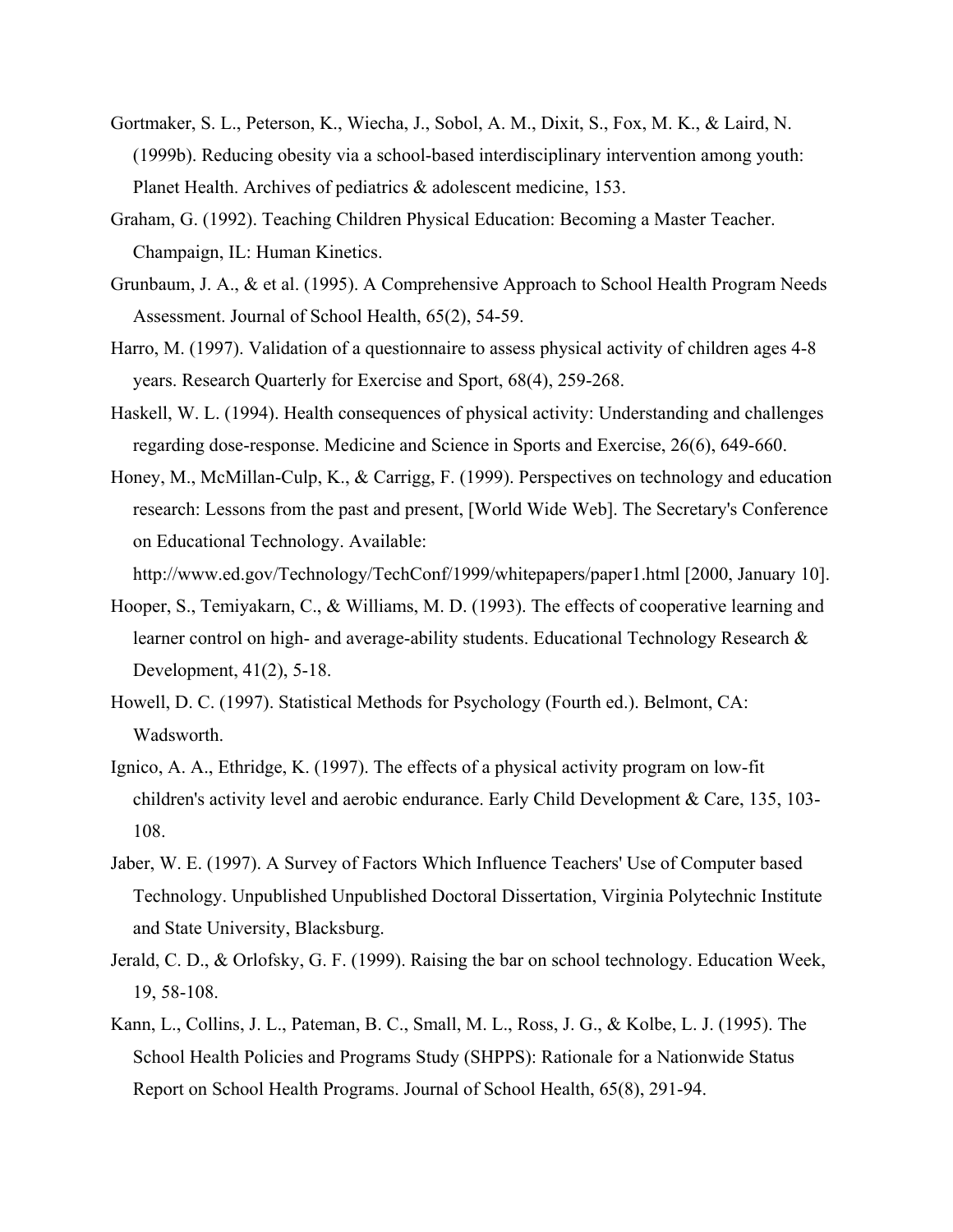- Karvonen, M. J. (1996). Physical activity for a healthy life. Research Quarterly for Exercise and Sport, 67(2), 213-215.
- Keller, J. M., & Suzuki, K. (1988). Use of the ARCS Motivation Model in courseware design. In D. H. Jonassen (Ed.), Instructional Designs for Microcomputer Courseware (pp. 401-434). Hillsdale, NJ: Lawrence Erlbaum Associates.
- Kelly, A. E., & O'Kelly, J. B. (1993). Emergent Literacy: Implications for the Design of Computer Writing Applications for Children. Journal of Computing in Childhood Education, 4(1), 3-14.
- Khan, B. H. (1997). Web-Based instruction (WBI): What is it and why is it? In B. H. Khan (Ed.), Web-Based Instruction (pp. 5-18). Englewood Cliffs, NJ: Educational Technology Publications.
- Kimiecik, J. C., Horn, T. S., & Shurin, C. S. (1996). Relationships among children's beliefs, perceptions of their parents' beliefs, and their moderate-to-vigorous physical activity. Research Quarterly for Exercise and Sport, 67(3), 324-336.
- Kinzie, M. B., Larsen, V. A., Burch, J. B., & Boker, S. M. (1996). Frog dissection via the World-Wide Web: Implications for widespread delivery of instruction. Educational Technology Research & Development, 44(2), 59-69.
- Kolbe, L. J., & et al. (1995). The School Health Policies and Programs Study (SHPPS): Context, Methods, General Findings, and Future Efforts. Journal of School Health, 65(8), 339-43.
- Kolbe, L. J., Kann, L., Collins, J. L., Small, M. L., Pateman, B. C., & Warren, C. W. (1995). The School Health Policies and Programs Study (SHPPS): Context, Methods, General Findings, and Future Efforts. Journal of School Health, 65(8), 339-43.
- Kozma, R. B. (1994). A reply: Media and methods. Educational Technology Research and Development, 42(3), 7-10.
- Lang, M. (1992). Computer readiness of teachers. Computers in education, 19(3), 301-308.
- Levie, W. H., & Dickie, K. E. (1973). The analysis and application of media. In R. M. W. Travers (Ed.), Second handbook of research on teaching (pp. 858-882). Chicago, IL: Rand McNally.
- Lockee, B. B., Burton, J., & Cross, L. H. (1999). No comparison: Distance education finds a new use for 'No Significant Difference'. Educational Technology Research & Development, 47(3), 33-42.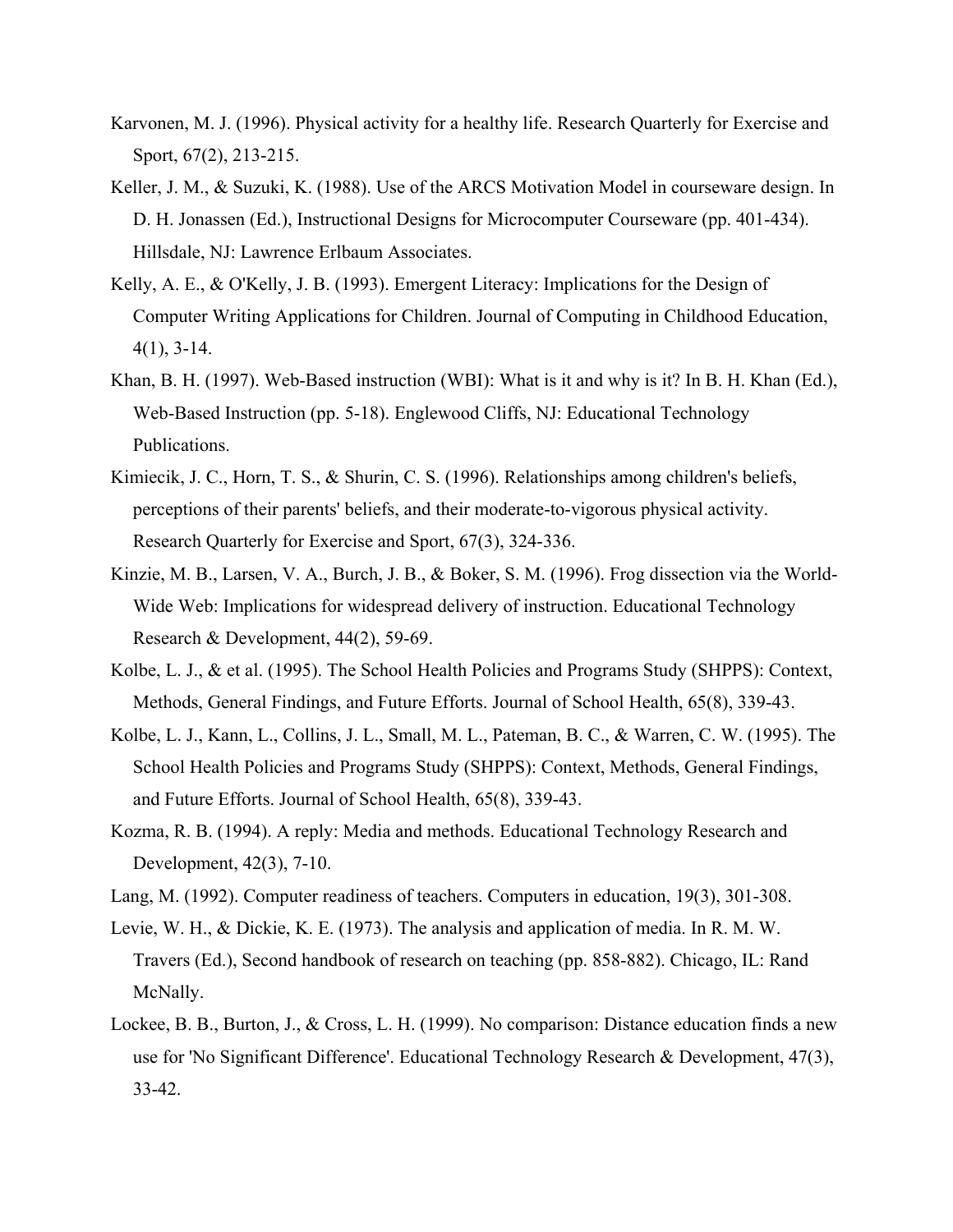- Luepker, R. B., Perry, C. L., McKinlay, S. M., Nader, P. R., Parcel, G. S., Stone, E. J., Webber, L. S., Elder, J. P., Feldman, H. A., Johnson, C. C., Kelder, S. H., & Wu, M. (1996). Outcomes of a field trial to improve children's dietary patterns and physical activity. JAMA, 275(10), 768-776.
- Lytle, L. A., Ebzery, M. K., Nicklas, T., Montgomery, D., Zive, M., Evans, M., Snyder, P., Nichaman, M., Kelder, S. H., Reed, D., Busch, E., & Mitchell, P. (1996). Nutrient intakes of third graders: Results from the child and adolescent trial for cardiovascular health (CATCH) baseline survey. Journal of Nutrition Education, 28(6), 338-347.
- Maiden, J. A., & Beckham, J. (1999). Educational technology funding trends and issues. School Business Affairs, 65(1), 17-19.
- Mayer, R. E., & Anderson, R. B. (1991). Animations need narrations: An experimental test of a dual-coding hypothesis. Journal of Educational Psychology, 83(4), 484-90.
- Mayer, R. E., & Moreno, R. (1998). A split-attention effect in multimedia learning: Evidence for dual processing systems in working memory. Journal of Educational Psychology, 90(2), 312- 20.
- Mayer, R. E.,  $\&$  Sims, V. K. (1994). For whom is a picture worth a thousand words? Extensions of a dual-coding theory of multimedia learning. Journal of Educational Psychology, 86(3), 389-401.
- McKenzie, T. L., & et al. (1995). Children's Activity Levels and Lesson Context during Third-Grade Physical Education. Research Quarterly for Exercise & Sport, 66(3), 184-93.
- Mckenzie, T. L., Alcaraz, J. E., & Sallis, J. F. (1994). Assessing children's liking for activity units in an elementary school physical education curriculum. Journal of Teaching in Physical Education, 13(3), 206-215.
- Mckenzie, T. L., Alcaraz, J. E., & Sallis, J. F. (1998). Effects of a physical education program on children's manipulative skills. Journal of Teaching in Physical Education, 17(3), 327-341.
- McKenzie, T. L., Nader, P. R., Strikmiller, P. K., Yang, M., Stone, E. J., Perry, C. L., Taylor, W. C., Epping, J. N., Feldman, H. A., Luepker, R., & Kelder, S. H. (1996). School physical education: Effect of the child and adolescent trial for cardiovascular health. Preventive Medicine, 25(3), 423-431.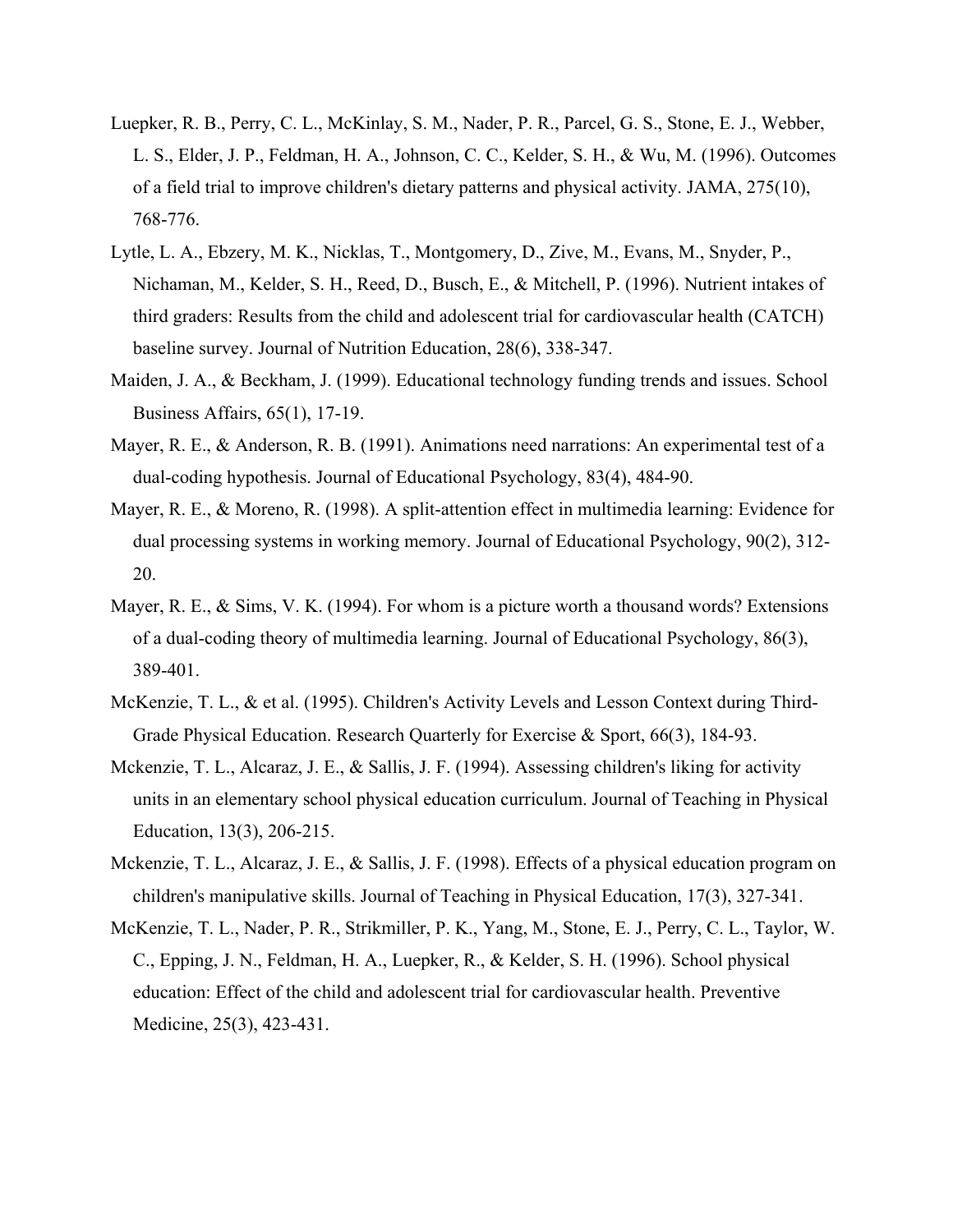- McNabb, M., Hawkes, M., & Rouk, U. (1999). Planning for D3T: CD-ROM with Critical Issues in Evaluating the Effectiveness of Technology. Washington, D.C.: U.S. Department of Education.
- Means, T. B. et. al.,(1997). Enhancing Relevance: Embedded ARCS Strategies vs. Purpose. Educational Technology Research & Development, 45(1), 5-17.
- Moallem, M., & Earle, R. S. (1998). Instructional Design Models and Teacher Thinking: Toward a New Conceptual Model for Research and Development. Educational Technology, 38(2), 5- 22.
- Morbidity and Mortality Weekly Report (MMWR) (1997). Guidelines for School Health Programs To Promote Lifelong Healthy Eating. Journal of School Health, 67(1), 9-26.
- Nader, P. R., Stone, E. J., Lytle, L. A., Perry, C. L., Osganian, S. K., Kelder, S., Webber, L. S., Elder, J. P., Montgomery, D., Feldman, H. A., Wu, M., Johnson, C., Parcel, G. S., & Luepker, R. V. (1999). Three-year maintenance of improved diet and physical activity. Arch of Pediatric Adolescent Medicine, 153(7), 695-703.
- Nash, K. E. (1998). Colorado Communique: Publication of the Child Nutrition Unit. Denver, CO: Colorado Department of Education.
- National Center for Chronic Disease Prevention and Health Prevention, (CDC) (1997). Guidelines for school and community programs to promote lifelong physical activity among young people. Journal of School Health, 67(6), 202-213.
- Neumark-Sztainer, D., & Story, M. (1997). Recommendations from Overweight Youth Regarding School-Based Weight Control Programs. Journal of School Health, 67(10), 428-33.
- NUA Internet Surveys (2001). Internet How Many Online, [World Wide Web]. NUA Publish. Available: http://www.nua.ie/surveys/how\_many\_online/index.html [2001, .
- Oppenheimer, T. (1997). The Computer Delusion (July), [World Wide Web]. The Atlantic Monthly. Available: http://www.theatlantic.com/issues/97jul/computer.htm [2000, .
- Pan, A. C. (1998, March). Optimize the Web for better instruction. Paper presented at the SOciety for Information Technology & Teacher Education International Conferenct, Washington, DC.
- Pate, R. R., Small, M. L., Ross, J. G., Young, J. C., Flint, K., H., & Warren, C. W. (1995). School Physical Education. Journal of School Health, 65(8), 312-18.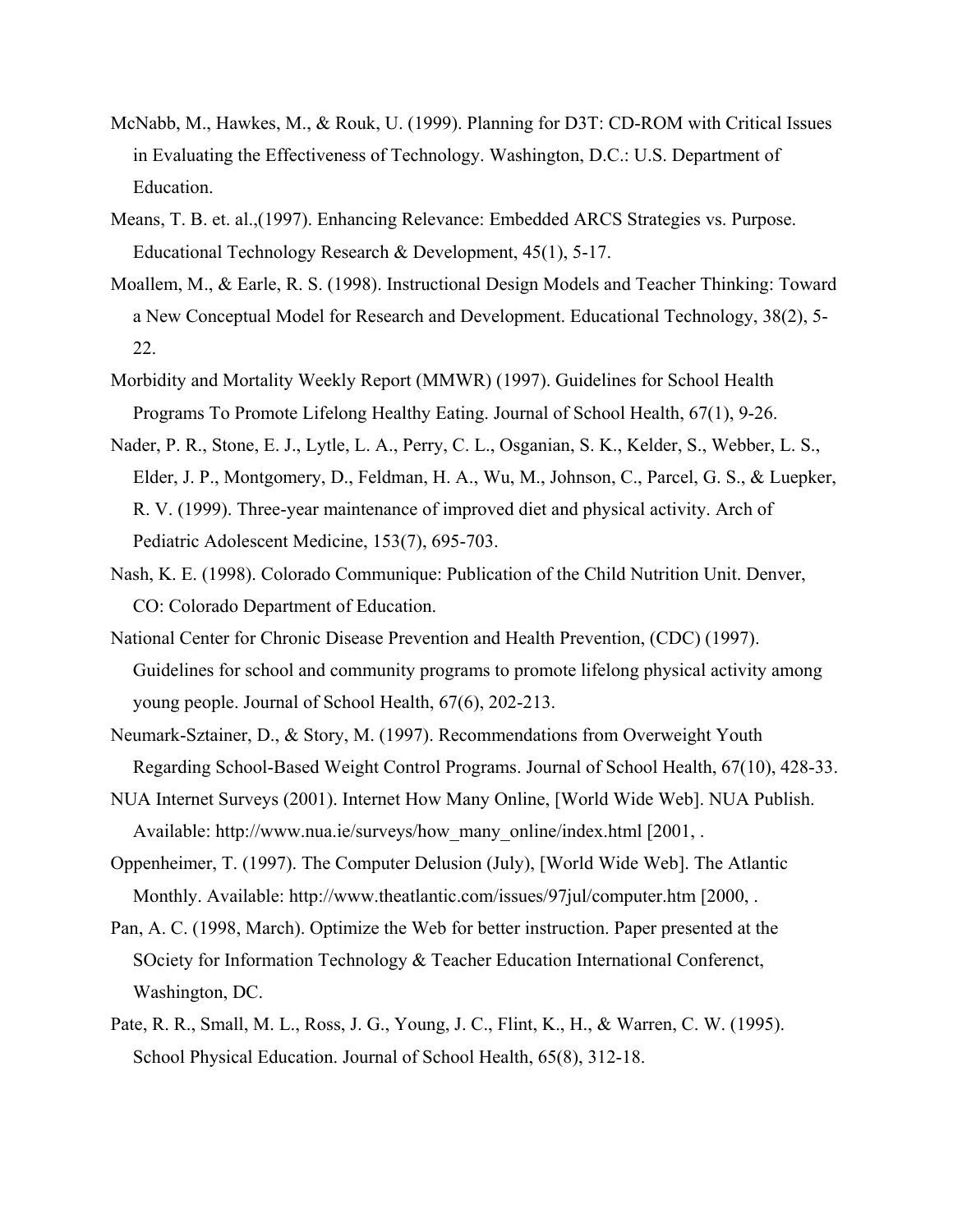- Pate, R. R., Trost, S. G., Felton, G. M., Ward, D. S., Dowda, M., & Saunders, R. (1997). Correlates of physical activity behavior in rural youth. Research Quarterly for Exercise and Sport, 68(3), 241-248.
- Pedhazur, E. J., & Schmelkin, L. P. (1991). Measurement, Design, and Analysis: An Integrated Approach. Hillsdale, NJ: Lawrence Erlbaum Associates.
- Pennington, T. R. (1998). Exploring the use and influence of the USPE-L Listserv on K-12 physical educators. Unpublished Doctoral Dissertation, Virginia Polytechnic Institute and State University, Blacksburg, VA.
- Perry, C. L., Lytle, L. A., Feldman, H., Nicklas, T., Stone, E., Zive, M., Garceau, A., & Kelder, S. H. (1998). Effects of the child and adolescent trial for cardiovascular health (CATCH) on fruit and vegetable intake. Journal of Nutrition Education, 30(6), 654-360.
- Perry, C., Stone, E. J., Parcel, G. S., Ellison, R. C., Nader, P. R., Webber, L. S., & Luepker, R. V. (1990). School-based cardiovascular health promotion: The child and adolescent trial for cardiovascular health (CATCH). Journal of School Health, 60(8), 406-413.
- Pitonyak, J. (2000). Implementing a collaborative, Web-based project with sixth-grade math students, [World Wide Web]. Techlearning.com. Available: http://www.techlearning.com/db\_area/archives/WCE/archives/pitonyak.htm [2000, .
- Pratt, M. (1999). Benefits of lifestyle activity vs structured exercise. JAMA, 281(4), 375-376.
- Resnicow, K., Robinson, T. N., & Frank, E. (1996). Advances and future directions for schoolbased health promotion research: Commentary on the CATCH intervention trial. Preventive Medicine, 25(2), 378-383.
- Retrieval, M. D. (1999). Technology in Education 1999. Shelton, CN.
- Robinson, T. N., Hammer, L. D., Killen, J. D., Kraemer, H. C., Wilson, D. M., Hayward, C., & Taylor, C. B. (1993). Does television viewing increase obesity and reduce physical activity? Cross-sectional and longitudinal analyses among adolescent girls. Pediatrics, 91(2), 273-280.
- Rogers, P. L., & Erickson, m. (1998). Layers of navigation: Hypermedia design for an illstructured domain. Paper presented at the National Convention of the Association for Educational Communications and Technology, St. Louis, MO.
- Ross, J. A., Hogaboam-Gray, A., & Hannay, L. (1999). Predictors of teachers' confidence in their ability to implement computer-based instruction. Journal of Educational Computing Research, 21(1), 75-97.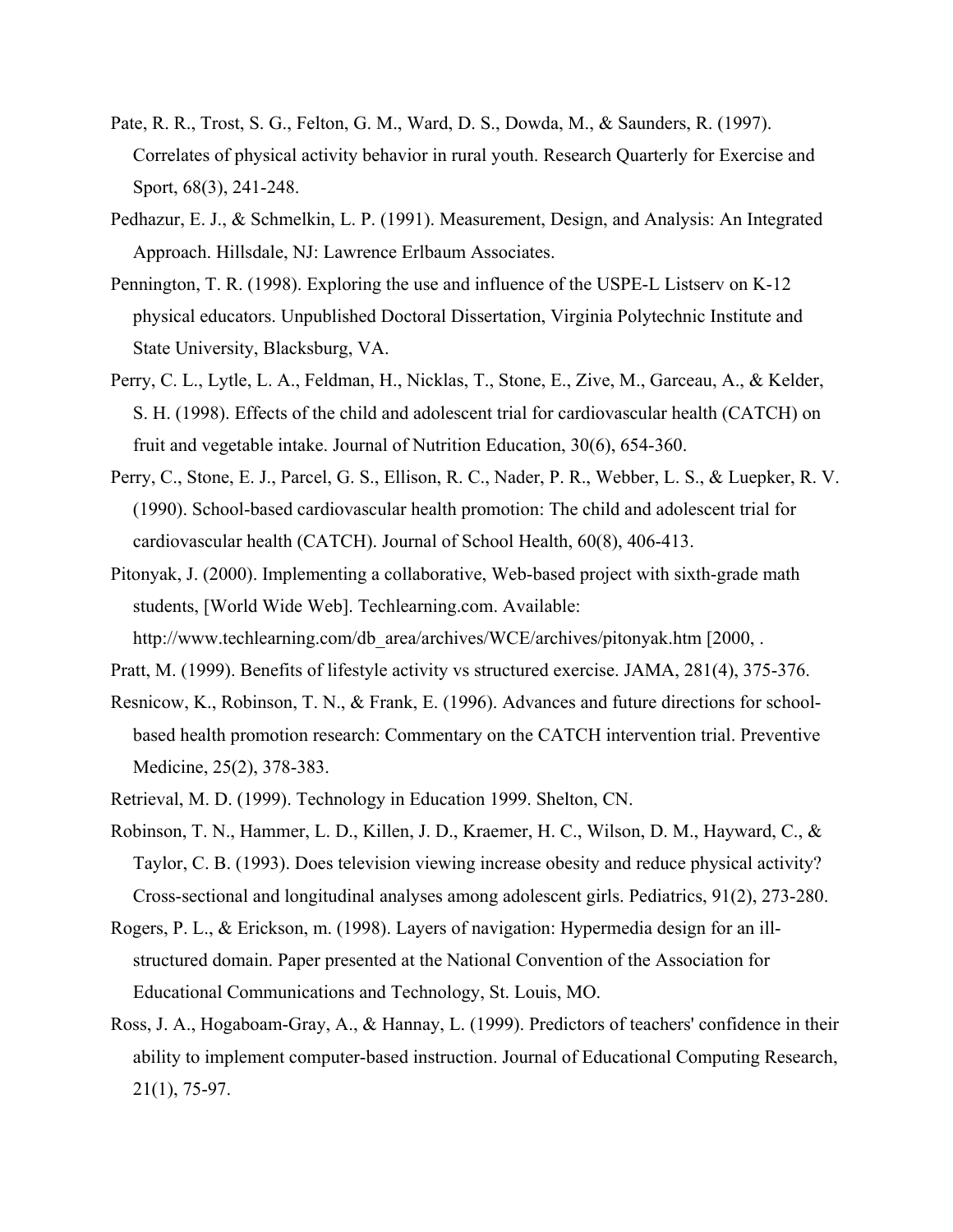- Saelens, B. E., & Epstein, L. H. (1999). The rate of sedentary activities determines the reinforcing value of physical activity. Health Psychology, 18(6), 655-659.
- Sallis, J. F. (1991). Self-report measures of children's physical activity. Journal of School Health, 61(5), 215-219.
- Sallis, j. F., & McKenzie, T. L. (1991). Physical education's role in public health. Research Quarterly for Exercise and Sport, 62(2), 124-137.
- Sallis, J. F., & Patrick, K. (1994). Physical activity guidelines for adolescents: Consensus statement. Pediatric Exercise Science, 6(4), 302-309.
- Sallis, J. F., & Saelens, B. E. (2000). Assessment of physical activity by self-report: Status, limitations, and future directions. Research Quarterly for Exercise and Sport, 71(S-2), 1-14.
- Sallis, J. F., Alcaraz, T. L., McKenzie, T., & Hovell, M. (1999a). Predictors of change in children's physical activity over 20months. American Journal of Preventive Medicine, 16(3), 222-229.
- Sallis, J. F., Condon, S. A., Goggin, K., J., Roby, J. J., Kolody, B., & Alcaraz, J. E. (1993a). The development of self-administered physical activity surveys for 4th grade students. Research Quarterly for Exercise and Sport, 64(1), 25-31.
- Sallis, j. F., McKenzie, T. L., & Alcaraz, J. E. (1993b). Habitual physical activity and healthrelated physical fitness in fourth-grade children. AJDC, 147(8), 890-896.
- Sallis, J. F., McKenzie, T., Alcaraz, T. L., Kolody, B., Faucette, N., & Hovell, M. F. (1997). The effects of a 2-year physical education program (SPARK) on physical activity and fitness in elementary school students. American Journal of Public Health, 87(8), 1328-1334.
- Sallis, J. F., Prochaska, J. J., & Taylor, W. C. (1999b). A review of correlates of physical activity of children and adolescents. Medicine & Science in Sports & Exercise, 32(5), 963-975.
- Sallis, J. F., Strikmiller, P. K., Harsha, D. W., Feldman, H. A., Ehlinger, S., Stone, E. J., Williston, J., & Woods, S. (1996). Validation of interviewer- and self-administered physical activity checklists for fifth grade students. Medicine and Science in Sports and Exercise, 28(7), 840-851.
- Sammons, M. C. (1995). Students Assess Computer-Aided Classroom Presentations. T.H.E. Journal, 22(10), 66-69.
- Schmidt, R. A. (1991). Motor Learning & Performance. Champaign, IL: Human Kinetics.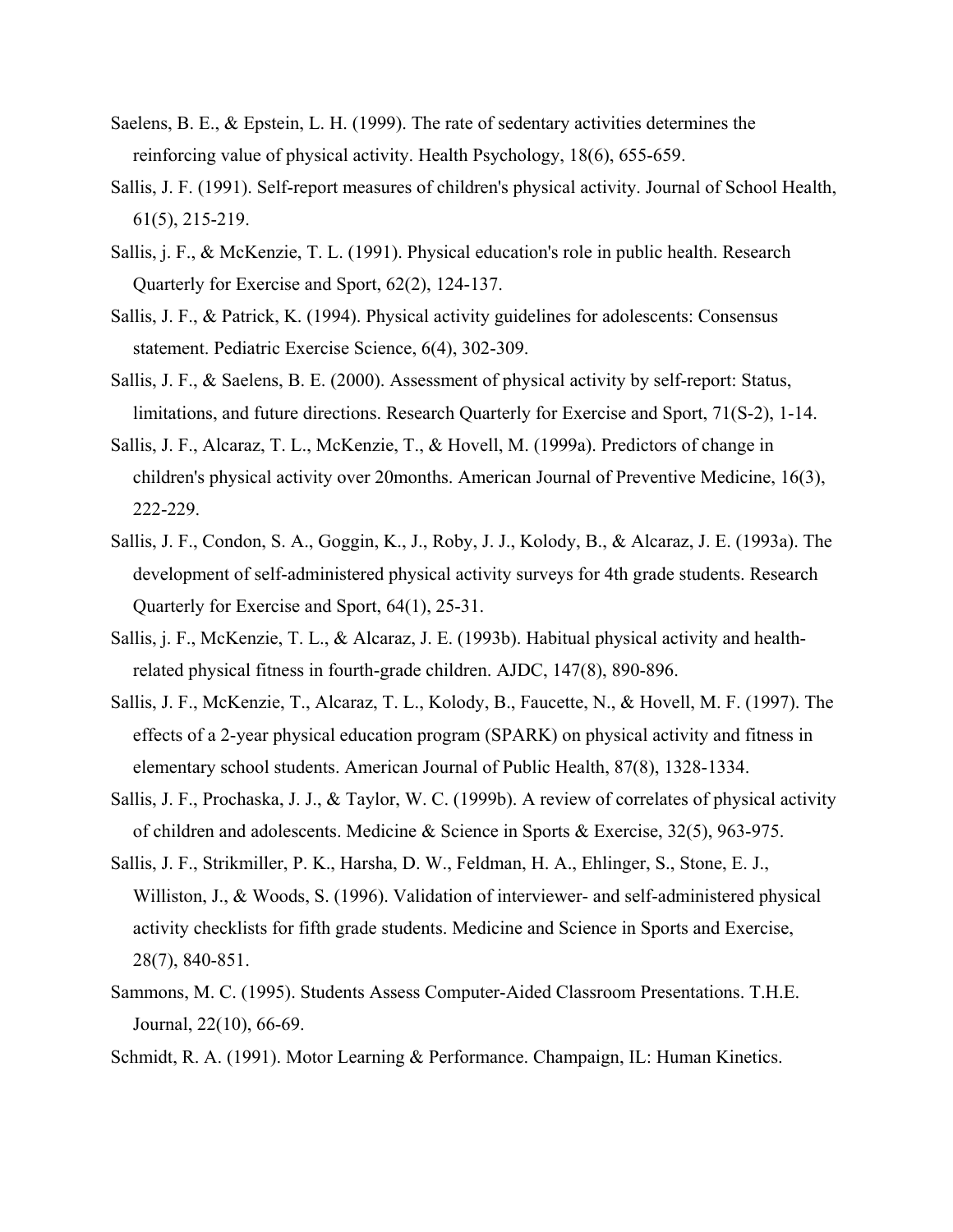- Schrum, L. (1999). Technology professional development for teachers. Educational Technology Research and Development, 47(4), 1042-1629.
- Serim, F., & Koch, M. (1996). Netlearning: Why Teachers use the Internet. Sebastopol, CA: O'Reilly.
- Sherman, G. (1998). Context ID's notes and appendices menu, [World Wide Web]. Virginia Tech. Available: http://www.learning.ed.vt.edu/contextID/ [1999, .
- Shotsberger, P. G. (1996). Instructional Uses of the World Wide Web: Exemplars and Precautions. Educational Technology, 36(2), 47-50.
- Shyu, H.-Y. (1999). Effects of media attributes in anchored instruction. Journal of Educational Computing Research, 21(2), 119-139.
- Silverman, S., & Subramaniam, P. R. (1999). Student attitude toward physical education and physical activity: A review of measurement issues and outcomes. Journal of Teaching in Physical Education, 19(1), 97-125.
- Simonson, M., & Maushak, N. (1996). Instructional technology and attitude change. In D. H. Jonassen (Ed.), Handbook of Research for Educational Communications and Technology (pp. 984-1016). New York: Macmillan.
- Slattery, M. L. (1996). How much physical activity do we need to maintain health and prevent disease? Different diseases-different mechanisms. Research Quarterly for Exercise and Sport, 67(2), 209-212.
- Small, R. V., Sutton, S., Eisenberg, M., Miwa, M., & Urfels, C. (1998). An investigation of PreK-12 educators' information needs and search behaviors on the Internet, [World Wide Web]. EDRS [2000, February].
- Soloway, E., Norris, C., Blumenfeld, P., Fishman, B., Krajcik, J., & Marx, R. (2000). K-12 and the Internet. Communications of the ACM, 43(1).
- Stone, G. (2000). Ellis students' Global perspectives, [World Wide Web]. Techlearning.com. Available: http://www.techlearning.com/db\_area/WCE/archives/stone.htm.
- Tessmer, M. (1998). Planning and Conducting Formative Evaluations: Improving the Quality of Education and Training. Philadelphia: Kogan Page.
- Trost, S. G., Pate, R. R., Ward, D. S., Saunders, R., & Riner, W. (1999). Correlates of objectively measured physical activity in preadolescent youth. Am J Prev Med, 17(2), 120-6.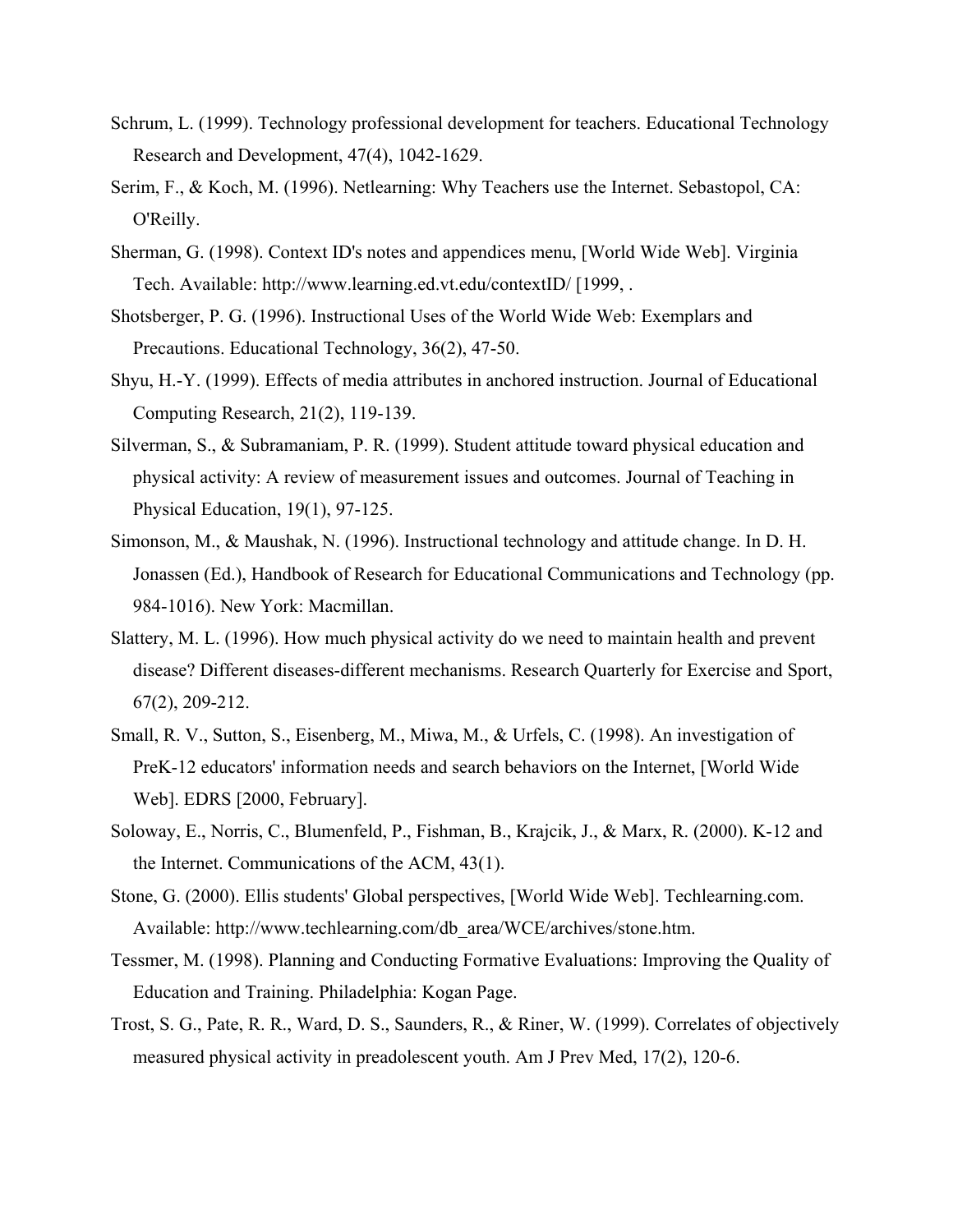- Trost, S. G., Pate, R., R., Dowda, M., Saunders, R., Ward, D. S., & Felton, G. (1996). Gender Differences in Physical Activity and Determinants of Physical Activity in Rural Fifth Grade Children. Journal of School Health, 66(4), 145-50.
- Trost, S. G., Pate, R., R., Saunders, R., Ward, D. S., Dowda, M., & Felton, G. (1997). A prospective study of the determinants of physical activity in rural fifth-grade children. Preventive Medicine, 26(2), 257-263.
- Trotter, A. (1999). Preparing teachers for the digital age. Education Week, 19, 37-43.
- U.S. Department of Education (2000). Report of the Web-Based Education Commission: The Power of the Internet for Learning: Moving from Promise to Practice. Washington, D.C.
- U.S. Department of Education, Planning and Evaluation service and Office of Educational Technology (2000). E-Rate and the Digital Divide: A Preliminary Analysis form the Integrated Studies of Educational Technology. Washington, D.C.: The Urban Institute.
- U.S. Department of Health and Human Services (USDHHS) (1990). Healthy People 2000: National Health Promotion and Disease Prevention Objectives. Washington, D.C.: U.S. Department of Health and Human Services.
- U.S. Department of Health and Human Services (USDHHS) (1996). Physical activity and health: A report of the Surgeon General. Atlanta, GA: USDHHS, Centers for Disease Control and Prevention, National Center for Chronic Disease Prevention and Health Promotion.
- U.S. Department of Health and Human Services (USDHHS) (2000). Healthy People 2010: Conference Edition in Two Volumes. Washington, D.C.: U.S. Department of Health and Human Services.
- U.S. Office of Educational Technology (1997). The Technology Literacy Challenge, [World Wide Web]. U.S. Department of Education [2000, March].
- U.S. Office of Educational Technology (2001, January 1, 2001). e-Learning: Putting a Worldclass education at the fingertips of all children, [World Wide Web]. U.S. Department of Education. Available: http://www.ed.gov/Technology/elearning/e-learning.pdf [2001, February 13].
- Virginia Department of Education (2001a). Health Education Standards of Learning for Virginia Public Schools. Richmond, VA: Virginia Department of Education.